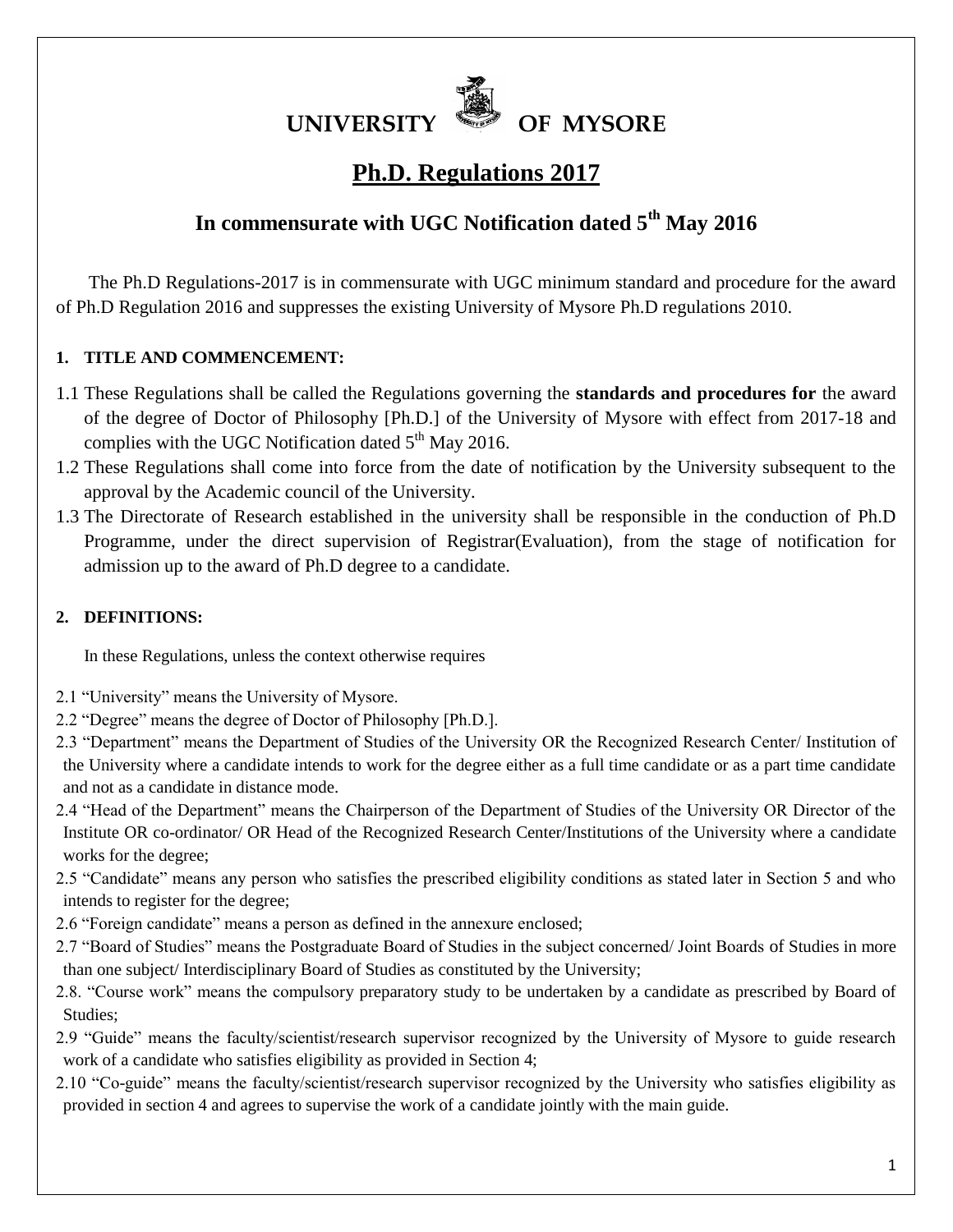2.11"Doctoral Committee" means the committee constituted by the University to oversee the research work of a candidate;

2.12"Board of Examiners" means the panel of examiners constituted by the University for adjudicating the Ph.D. thesis submitted by a candidate.

### **3. CONSTITUTION AND FUNCTIONS OF THE DOCTORAL COMMITTEE:**

### **3.1 The Doctoral Committee, constituted by the university, shall consist of:**

- (a) The Guide and Co-guide, if any, of the candidate,
- (b) The Chairperson of the Department,
- (c) The Chairperson of the Board of Studies, and
- (d) Two Faculty Members/ Scientists of the Department/Institution suggested by the guide. The faculty members/ Scientists are those who are in the broad area of the research work proposed by the candidate and who have guided at least one Ph.D candidate.

 The Guide shall be the Chairperson of the Doctoral Committee. Wherever Guide is also the Chairperson of the Department/Chairperson of the Board of Studies, another Senior Faculty Member/ Scientist shall be included in the Committee. In such Departments wherein the number of faculty is less than two, members of the Doctoral Committee shall be chosen from sister Departments. As the members of the Doctoral Committee may change due to superannuation, resignation of faculty or any other reason (s), these can be filled up by the University upon written request from the Guide, whose membership in the Committee is by name only.

### **3.2 The Doctoral Committee shall monitor and assess:**

- (a) Pre-registration colloquium as in 6.4,
- (b) Progress reports of a candidate submitted periodically as in Section 7.
- (c) Pre-thesis submission colloquium as in 8.1
- (d) Open viva-voce of the candidate as in 8.7

#### **4. ELIGIBILITY CRITERIA FOR RECOGNITION AS GUIDE:**

**4.1** (a) Professors or Scientists of equivalent cadre working on regular basis in Departments of Studies of the University/Recognized Research Centers of the University are recognized as Ph.D. Guides in their subjects concerned, by virtue of their positions. However, if they wish to supervise candidates in other disciplines/ interdisciplinary subjects, then they have to formally apply for such recognition as prescribed in 4.1(d).

#### 4.1 (b) **Associate/ Assistant Professors and Scientists of equivalent cadre**

Associate/ Assistant Professors and Scientists of equivalent grade working in Department of Studies of the University/ Constituent Colleges/Recognized Research Centers of the University on regular basis are eligible to be recognized as Ph.D. Guides in a subject if they have Ph.D. in that subject and at least three research articles in reputed peer reviewed journals/ book based on the research theme in the discipline in which they are desirous of guiding candidates (other than Ph.D. Publications and in the discipline of Science at least one paper must be SCI journal out of three). Assistant Professors and Scientists shall have three years of experience after Ph.D.in that cadre.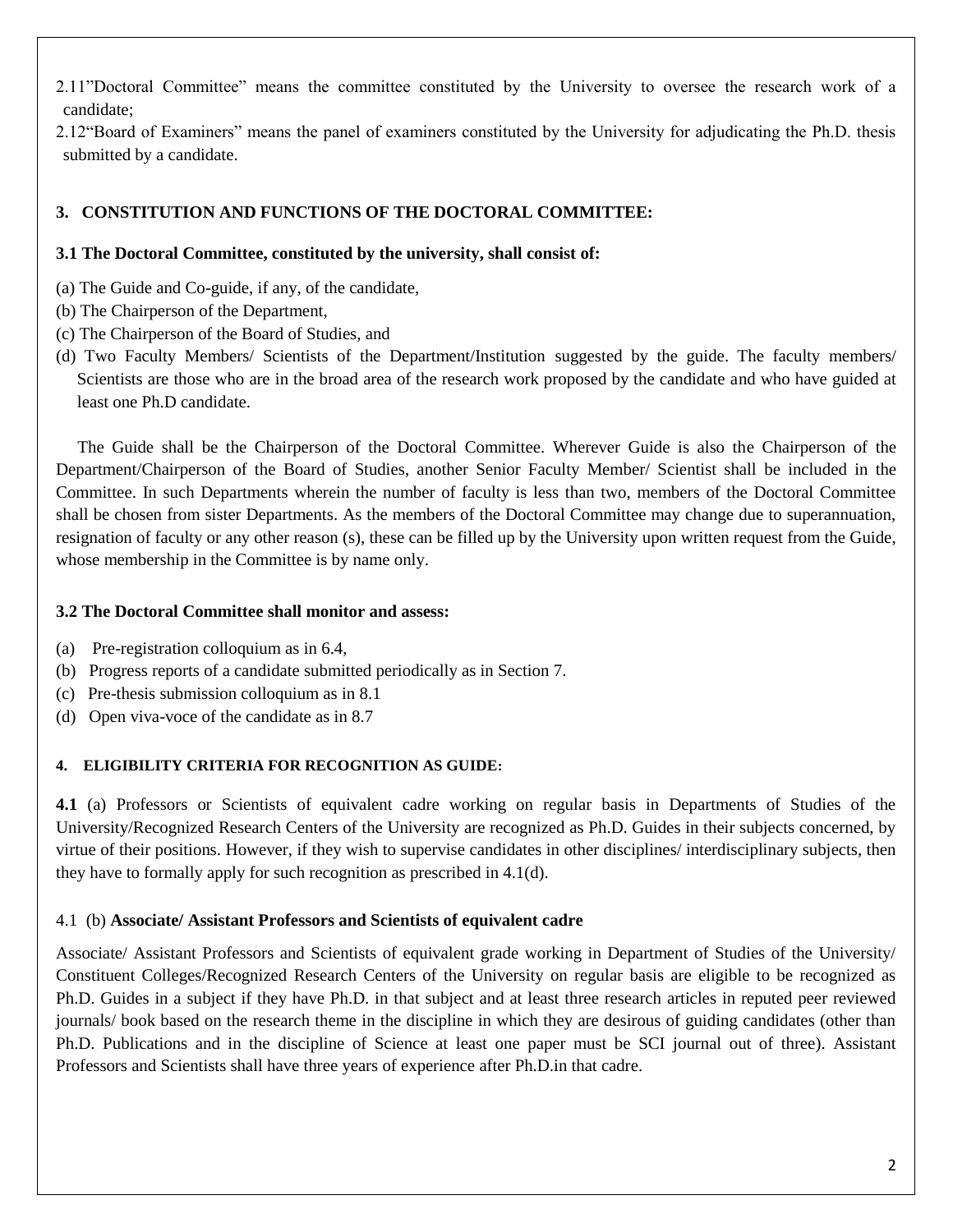4.1 (c) Professors/Associate Professors/Assistant Professors/Scientists/Research Professionals of equivalent cadre in recognized research centers should have fulfilled all the requirements needed to be placed in that position as per UGC/AICTE/CSIR/ norms. The hiring of external guide for the purpose is not allowed.

4.1 (d) Faculty/Scientists desirous of supervising candidates of other disciplines/ interdisciplinary studies, shall submit an application with detailed curriculum vitae (CV) to the Registrar (Evaluation) for recognition as Research guide of the University along with evidence of regular services and of publications of research articles in the discipline concerned.

4.1 (e) Faculty/Scientists who join the University after serving elsewhere with three years of regular teaching/ research experience in a relevant discipline, are also eligible to be considered for recognition as guide if they satisfy the other requirements as mentioned in  $(a)$ ,  $(b)$ , $(c)$  and  $(d)$ 

4.2 To decide upon recognition of Guide, the Registrar (Evaluation) shall refer the application with CV and other enclosures including publications to the Chairman, BoS to seek the opinion of the BoS members by circulation (if BoS meeting is not scheduled around that time). The Chairman of BoS accordingly shall inform the recommendation regarding the recognition of the guide to the Registrar (Evaluation).

The Registrar (Evaluation) shall notify the recognition after the formal approval by the Vice Chancellor.

4.3 Faculty/ Scientists who attain **superannuation or resign** their jobs will forfeit recognition as Guide/ Co-guide. However, such a person shall sign a letter that he/ she shall have the responsibility of continuing to guide candidates who were registered under him/ her, before getting relieved from the University/ Institution/ Centre. In case the research guide/supervisor who quits the institution/research centre cannot take the responsibility of the ongoing candidate (s) then the research centre /institution should make alternate arrangements in the interest of the candidate(s) in consultation with Registrar(Evaluation).

4.4 In **exceptional cases** where a Guide who has attained superannuation but continues to work under sponsorship from recognized funding agencies, the Vice Chancellor can extend the recognition of such person as Guide for a specific period after superannuation on a case-by-case basis upon request from the concerned guide supported by relevant evidences of such funding/ sponsorship.

4.5 (a) The number of candidates that can be supervised by a Guide/ Co-Guide is governed by the following table

| <b>Category of</b><br><b>Supervisor</b>                                                          | <b>Maximum</b><br>no. of | $SC/ST/Cat-1$ ,<br><b>Candidates</b> | <b>OBC</b><br>candidates | <b>Foreign Candidates</b> | <b>General Merit</b><br><b>Candidates</b> |  |  |  |  |
|--------------------------------------------------------------------------------------------------|--------------------------|--------------------------------------|--------------------------|---------------------------|-------------------------------------------|--|--|--|--|
|                                                                                                  | candidates               |                                      |                          |                           |                                           |  |  |  |  |
| Professor level                                                                                  | 08                       | Min of $01$                          | Min of $01$              | Not Exceeding 02          | 04                                        |  |  |  |  |
| Associate<br>Professor level                                                                     | 06                       | Min of $01$                          | Min of $01$              | Not Exceeding 01          | 03                                        |  |  |  |  |
| Assistant<br>Professor level                                                                     | 04                       | Min of $01$                          | Min of $01$              | Not Exceeding 01          | 02                                        |  |  |  |  |
| If a guide does not enroll a foreign candidate, the vacant seat may be shifted to General Merit. |                          |                                      |                          |                           |                                           |  |  |  |  |

(b) A Guide/ Co-guide has to sign a declaration about the number of candidates working with him/ her at the time of enrollment of each candidate. A faculty who joins the University and is guiding candidates working in other Universities/ Institutions shall inform the University of the same and get permission to continue guiding these candidates. However the total number shall not exceed as specified in table above.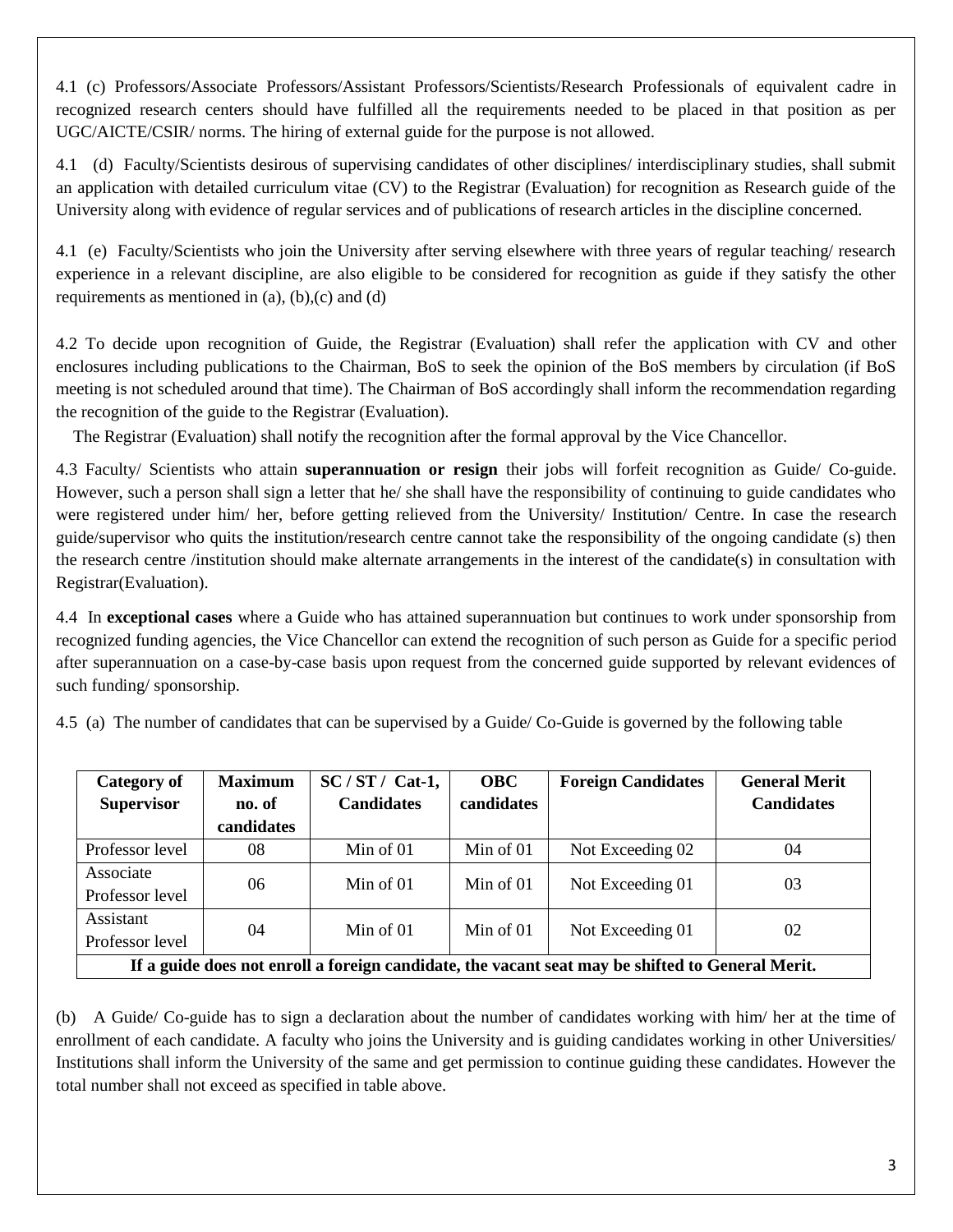(c) A Guide /Co-guide who has been recognized to supervise the work in more than one subject, is also governed by the preceding regulations. The total candidates working under any Guide/ Co-guide shall be the sum total of all the candidates working under his/ her supervision in all the subjects.

4.6 (a) In the Departments wherever infrastructure requirements including chemicals/ equipments/ instruments are required, the Departments Council/ Head of the Institute/ Recognized Research centre/ Principal of the Constituent College shall decide on the number of candidates without fellowship/ Stipend it can accommodate per faculty member and send this information to the Registrar (Evaluation) before notification for admission is sent.

(b) The Department Council shall recommend the amount of Laboratory Fee to be collected from the candidates without fellowship/ stipend based on the research needs of the candidate.

### **5. ELIGIBILITY CRITERIA FOR A CANDIDATE:**

 Any candidate who satisfies the following conditions is eligible to seek registration for Ph.D. in a Department upon application for provisional registration after going through these Regulations and Guidelines for Ph.D. which shall be supplied along with the application form.

5.1 A candidate shall have Masters Degree or any other Degree/ Diploma of the University or any other Degree/ Diploma of any other University/ Institution recognized as equivalent thereto, with minimum of 55% marks or equivalent Cumulative Grade Point Average (CGPA) or an equivalent Grade. A candidate who has completed M.Phil / Equivalent with a minimum of 55% or equivalent grade is eligible for admission even if his/her marks in masters degree is less than 55% provided the candidate has got admission to M.Phil.by an entrance examination. However, this condition is relaxed to 50% in case of:

(a) SC/ST/Cat-I candidates.

(b) In service candidates with **a minimum of five** years of regular experience associated with teaching profession as teachers/ library professionals/ physical education instructors/ laboratory staff in educational institutions.

- (c) A candidate who completed masters degree prior to 19 Sep 1991
- 5.2 A candidate shall be guided by a Research Guide recognized by the University in the concerned subject.

5.3 In case where the research of a candidate is inter/multi-disciplinary in nature, the candidate may opt for a Co-guide, who shall also be a recognized Guide of the University in the concerned or related subject. However, the main responsibility of supervising the research work is vested with the Guide and the candidate shall finalize and submit the thesis through the Guide giving due acknowledgment and credit to the Co-guide which shall also be mentioned in the Ph.D. Notification by the Registrar (Evaluation) after successful completion of Ph.D.

### **The notification should be governed by the following:**

- 5.3.1. Decide on an annual basis through their academic bodies a predetermined and manageable number of Ph.D. scholars to be admitted depending on the number of available Research Supervisors and other academic and physical facilities available, keeping in mind the norms regarding the scholarteacher ratio laboratory, library and such other facilities;
- 5.3.2 Notify well in advance in the institutional website and through advertisement in at least two (2)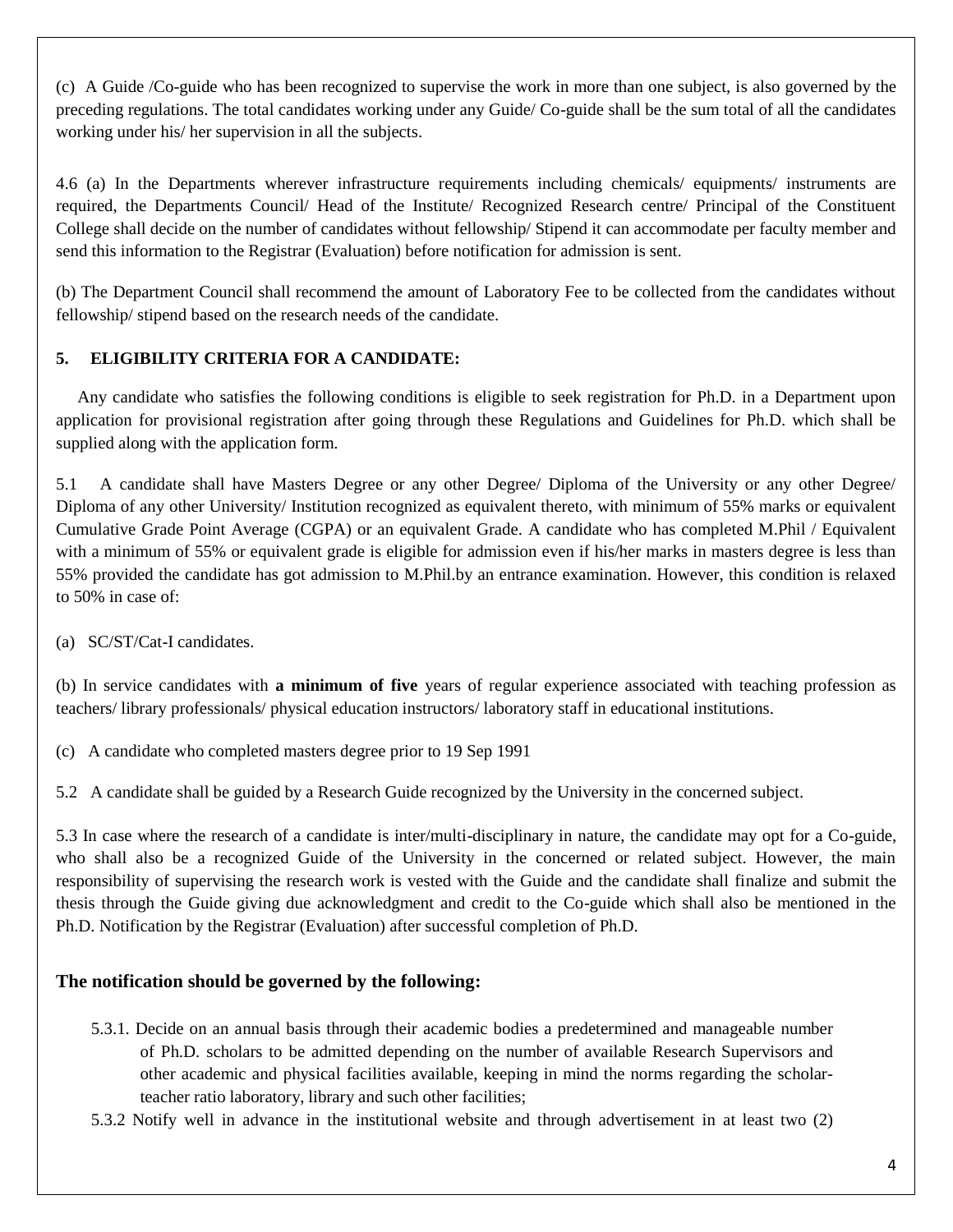national newspapers, of which at least one (1) shall be in the regional language, the number of seats for admission, subject/discipline-wise distribution of available seats, criteria for admission, procedure for admission, examination centre(s) where entrance test(s) shall be conducted and all other relevant information for the benefit of the candidates;

5.3.3 Adhere to the National/State-level reservation policy, as applicable from time to time.

#### 5.4 **Entrance Test: Admission to Ph.D. shall be through an Entrance Test and Interview.**

Applications for Entrance Test shall be invited only once a year and the entrance test is conducted generally during September/ October. The Registrar (Evaluation) shall invite application from the eligible candidates.

5.5 The Entrance Test shall consist of **one paper on the broad area of Ph.D. of 100 marks with 3 hours duration. Syllabus of the paper shall be framed by the respective Boards of Studies based on UGC / CSIR National Eligibility Test (NET) pattern.** The question paper shall contain 50 objective type questions of one mark each, and essay type/ short answer questions for 50 marks. For candidates intending to do inter/ multidisciplinary research, the Entrance Test shall be a common Entrance test in a general paper and the syllabus of the paper shall be framed by the inter/ Multidisciplinary Board of Studies. A candidate securing at least 55 marks out of 100 (50 marks out of 100 in case of SC/ST/Cat-1 candidates) in the Entrance Test shall be declared as eligible to approach probable guide(s) / supervisor(s) and appear for an interview to be conducted for him/her. In case an eligible candidate desires to approach more than one probable guide he/she has to undergo interview test before each of the probable guide. The guide will prepare a merit list based on the performance of the candidate in the

Interview conducted by him/ her.

The interview/viva voce shall also consider the following aspects, viz., whether:

- 5.5.1 The candidate possesses the competence for the proposed research;
- 5.5.2 The research work can be suitably undertaken at the Institution/College;
- 5.5.3 The proposed area of research can contribute to new/additional knowledge.

 **It should be noted that successful completion of entrance test and appearance for an interview before a probable guide just imply the eligibility of a candidate for admission to Ph.D. degree in the University, but shall not guarantee an admission to Ph.D. degree program.** The results of the Entrance Test shall be declared by the Registrar (Evaluation) who shall issue the eligibility certificate to successful candidates in the Entrance Test. The eligibility certificate shall be valid for one year from the date of the entrance test till the next entrance test is notified.

5.6 Depending upon the vacancy a guide will notify his/her consent to the candidate in order of preference prepared by him / her .Such candidates who are provisionally notified may obtain the application for provisional registration/enrollment by submitting the consent/acceptance letter from the guide who has agreed to supervise the research work. The guide should also submit a declaration about the vacancy available as per regulations 4.5 (a, b and c). Registrar (Evaluation) will notify the same by issuing the provisional registration/Enrollment and monitor the details that regulations are adhered.

5.7 The process of entrance test is applicable to all candidates who intend to pursue research leading to Ph.D. degree and it shall be conducted for all research centers recognized by the University coming under the University by the Department concerned.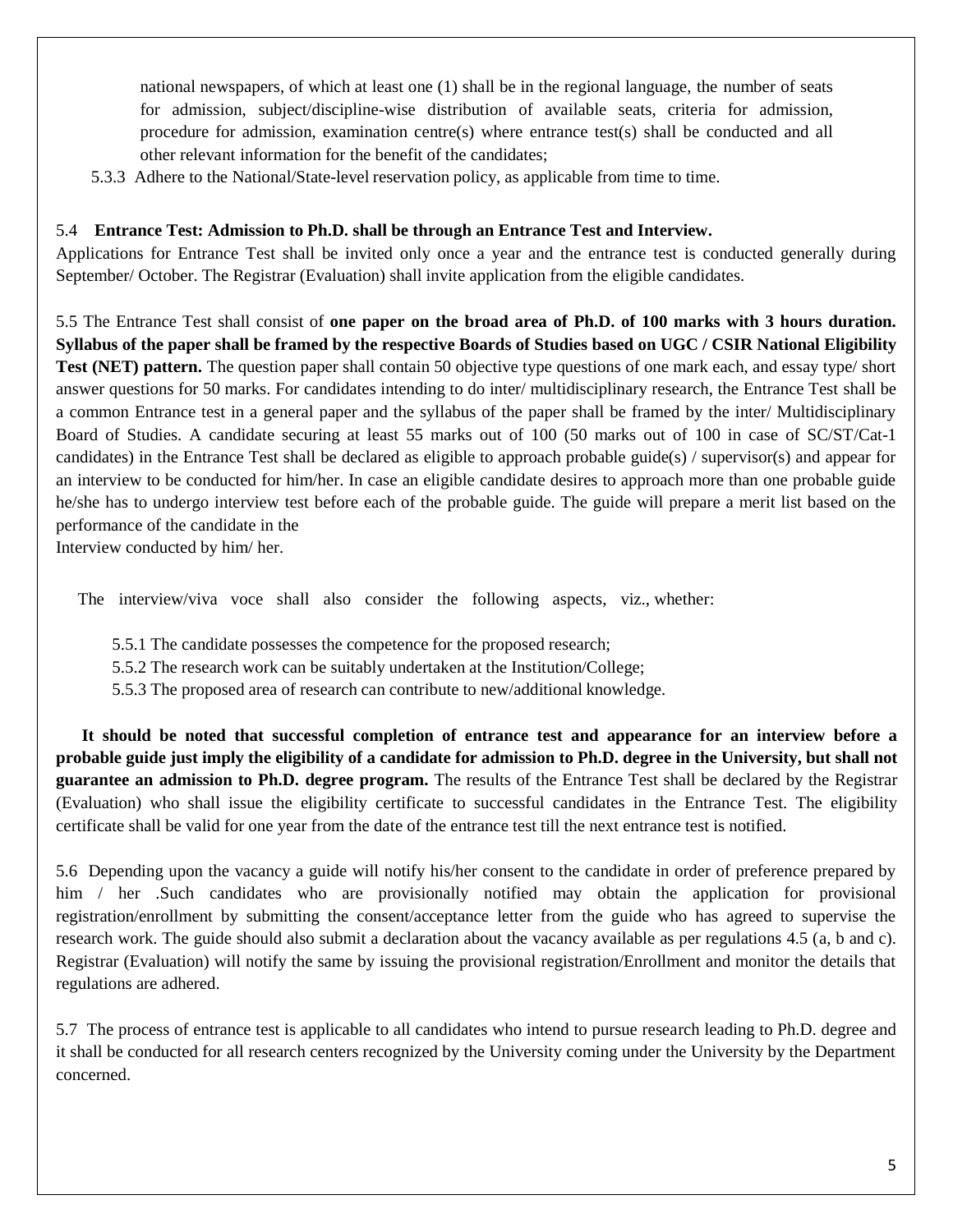5.8 **Provisional Registration/Enrollment:** Candidates shall apply for Provisional Registration as Doctoral Candidates after payment of stipulated fee to the University. Application forms can be obtained from the office of the Registrar (Evaluation), after submission of the consent/acceptance letter from the guide. The duly filled-in application form shall be sent to the Registrar (Evaluation), University of Mysore, Mysore 570005, through the Guide, Co-guide (s), if any, and the Head of the Department along with all necessary enclosures as stipulated in the form.

5.9 Candidates who have qualified for UGC/CSIR JRF fellowships through UGC/CSIR NET Examinations/ SLET/GATE are exempted from Entrance test. Candidates ,who have completed M. Phil course/who have joined M.Phil. course are also exempted from the entrance test provided the M.Phil /Equivalent course was through an entrance examination. However all such candidates have to undergo an interview before the probable guide(s) and obtain the consent/acceptance letter from the guide, if vacancies are available.

### **6. REGULAR REGISTRATION:**

**6.1** All provisionally registered candidates shall undergo COURSE-WORK of one semester duration of 20 weeks inclusive course-end assessment. The University shall notify the time table and details of the course work including the schedule.

 The performance of the candidate shall be assessed in continuous mode. The formative assessment during learning period will be for 60% and summative assessment at the end of the course will be for 40%. The formative assessment part could be distributed over 3 components C1, C2 and C3 spread over 16 weeks and each can be for a maximum of 20%. The summative assessment may be called as course-end component C4 and may be conducted in 2 parts, C4 (Part 1) and C4 (Part 2) if required and in such a case each can be for maximum of 20%.

| SI.          | <b>Course Title</b>         | <b>Credits</b>                                            | <b>Credit</b> | <b>Formative assessment</b>              | <b>Summative</b>                    | <b>Total</b> | <b>Minimum</b> |
|--------------|-----------------------------|-----------------------------------------------------------|---------------|------------------------------------------|-------------------------------------|--------------|----------------|
| No.          |                             | in                                                        | <b>Value</b>  | (for a max of $60\%$ )                   | assessment C4                       | marks        | to be          |
|              |                             | L:T:P                                                     |               | C1 (20%-latest by $6^{\text{th}}$ week), | (for a max of $40\%$ )              |              | scored for     |
|              |                             |                                                           |               | C2(20%-latest by $12^{th}$ week),        | (during $19^{th}$ -20 <sup>th</sup> |              | successful     |
|              |                             |                                                           |               | $C3(20\%$ -latest by $18^{th}$ week)     | week)                               |              | completion     |
| $\mathbf{1}$ | <b>Research Methodology</b> | 2:1:2<br><sub>or</sub><br>2:2:1<br><sub>or</sub><br>2:3:0 | 5             | Based<br>on performance<br>in            | As decided by the                   |              |                |
|              | (Note: Syllabus and         |                                                           |               | tutorials/ seminars/ assignment/         | department council.                 |              |                |
|              | Credit pattern to be        |                                                           |               | sessions/<br>practical- practice         | The duration of the                 |              |                |
|              | decided by BoS)             |                                                           |               | discussions / review test(s)             | exam may be 3 hours.                | 100          | 50             |
|              |                             |                                                           |               |                                          | The chairman of the                 |              |                |
|              |                             |                                                           |               |                                          | department acts as                  |              |                |
|              |                             |                                                           |               |                                          | the coordinator                     |              |                |
| 2            | Literature review in the    |                                                           |               | C1: Identifying a broad area for         | Part 1: report                      |              |                |
|              | area of research            |                                                           |               | research and making a proposal,          | Part 2: Formal                      |              |                |
|              | (Note: Coverage<br>and      |                                                           |               | justifying the need and tracing          | presentation and                    |              |                |
|              | credit pattern as decided   | 1:4:0<br><sub>or</sub><br>1:3:1                           | 5             | the motivation and relevance             | defence                             |              |                |
|              | by the guide)               |                                                           |               | C2: Material /Literature                 | The chairman of the                 |              |                |
|              |                             |                                                           |               | collection, discussion and               | department acts as                  | 100          | 50             |
|              |                             |                                                           |               | seminar                                  | the coordinator                     |              |                |
|              |                             |                                                           |               | C3: Preparation of a draft               |                                     |              |                |
|              |                             |                                                           |               | report, identifying an                   |                                     |              |                |
|              |                             |                                                           |               | approximate statement of the             |                                     |              |                |
|              |                             |                                                           |               | research problem and                     |                                     |              |                |
|              |                             |                                                           |               | discussion.                              |                                     |              |                |

The course structure and the suggested assessment scheme are presented in the table below: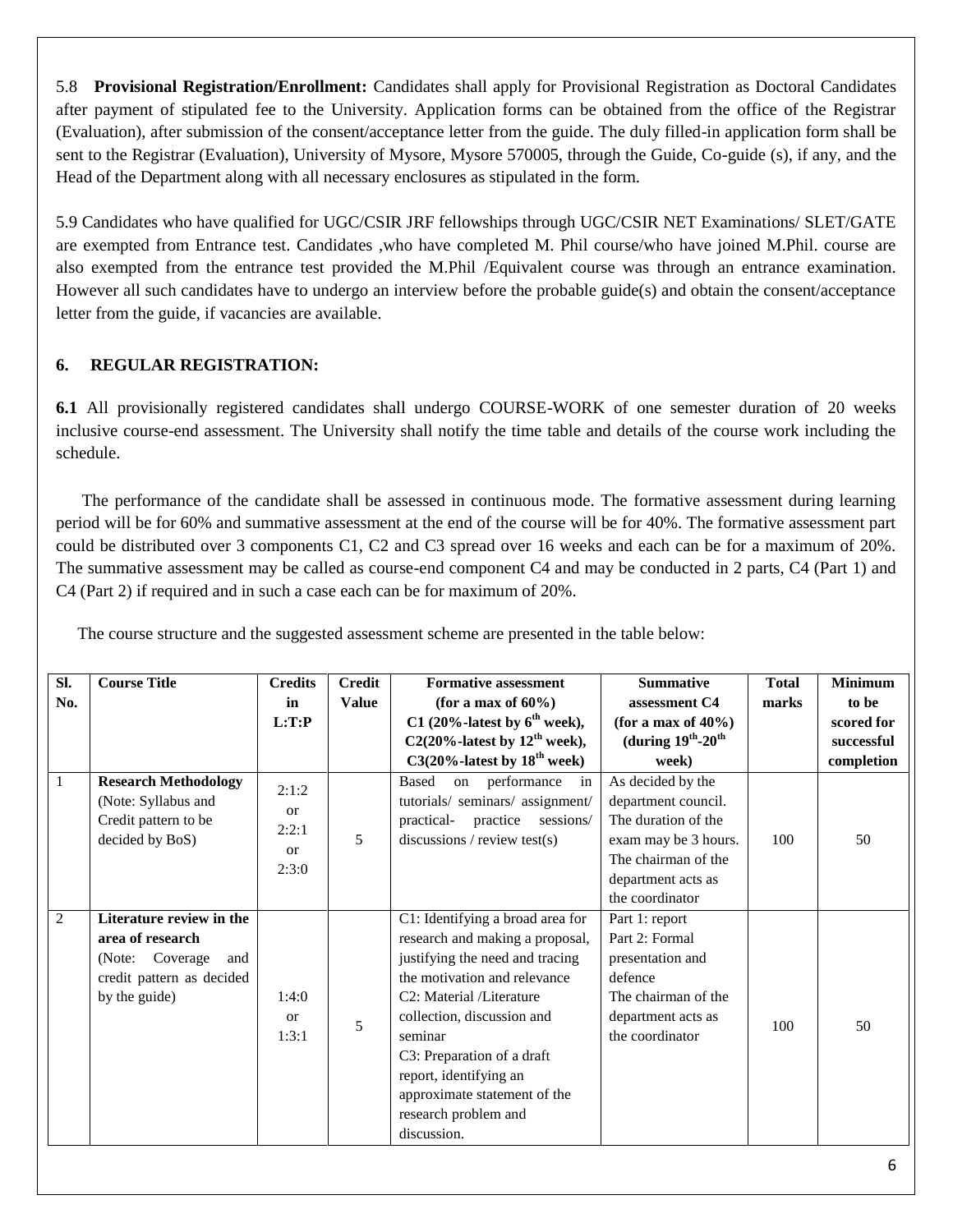A candidate has to put in a minimum of 75% of attendance, failing which he/she is deemed to have not been successful in course work and the provisional registration of the candidate is cancelled.

**6.2 (i)** The Registrar (Evaluation) shall arrange to get the question paper set by external examiner (s), shall notify the date of examination and shall get the scripts evaluated by an external examiner for Course-1. The marks list for an overall marks of 100 (60+40) will be sent to the Registrar (Evaluation).

(ii) A final report prepared and submitted by the candidate for Course-2 which should contain review of the literature and development in that field and should conclude in identifying research problem in a broad perspective for carrying out Ph.D. work subsequently. This shall be jointly evaluated for 40 marks by the guide and co guide if any, and the external examiner.

 The Chairman of DOS coordinates the conduction of seminar and open viva voce. The marks list for an overall marks of 100 (60+40) will be sent to the Registrar (Evaluation).

(iii) All candidates including those who have successfully completed M.Phil should undergo the course work. However M.Phil / Equivalent students may be given advantage of credit transfer in Course-1 provided the department council opines that the corresponding syllabus in M.Phil /Equivalent had at least 80 % of the syllabus in common.

**6.3.** (i) Candidates who are unsuccessful, but have fulfilled the attendance requirement, shall be permitted to avail makeup assessment period of a maximum of 8 more weeks from the date of provisional announcement of results by the Registrar (Evaluation).

(ii) The candidate who remains unsuccessful even in make-up assessment is declared to have not cleared the course work and his/her provisional registration status stands cancelled through a notification by the Registrar (Evaluation). A Candidate whose registration are cancelled and if they are keen on pursuing research then he/she has to reappear for entrance test.

(iii) All successful candidates receive a course completion certificate, containing the titles of the course and marks/ grades scored. For grading purposes the CBCS regulations may be followed.

### **6.4 Pre-registration Colloquium**

(a) After successful completion of the Course Work as certified by the Registrar (Evaluation) a candidate, in consultation with his/ her Guide, shall identify the Title of the proposed research topic within two month of announcement of results. The candidate shall then prepare a research proposal in consultation with his/ her Guide and shall submit **five copies of the Ph.D. research proposal** to the Guide through Co-guide (s), if any. The Guide shall organize a meeting of the Doctoral Committee **within fifteen days** of receipt of the Synopsis to conduct the **Pre-registration Colloquium** 

(b) Every candidate shall ensure that the Research proposal clearly defines the objectives, methodology, expected results and their implications in terms of filling up gaps in existing knowledge and its social/ scientific relevance.

(c) Every candidate shall prepare a brief technical report comprising literature Survey/ work plan and the scientific relevance of the proposed research and shall present it in the form of a colloquium before the Doctoral Committee

(d) The doctoral Committee is authorized to suggest changes, if necessary, in the title/scope, methodology of the topic selected for research, based on the performance of the candidate in the Pre-registration Colloquium.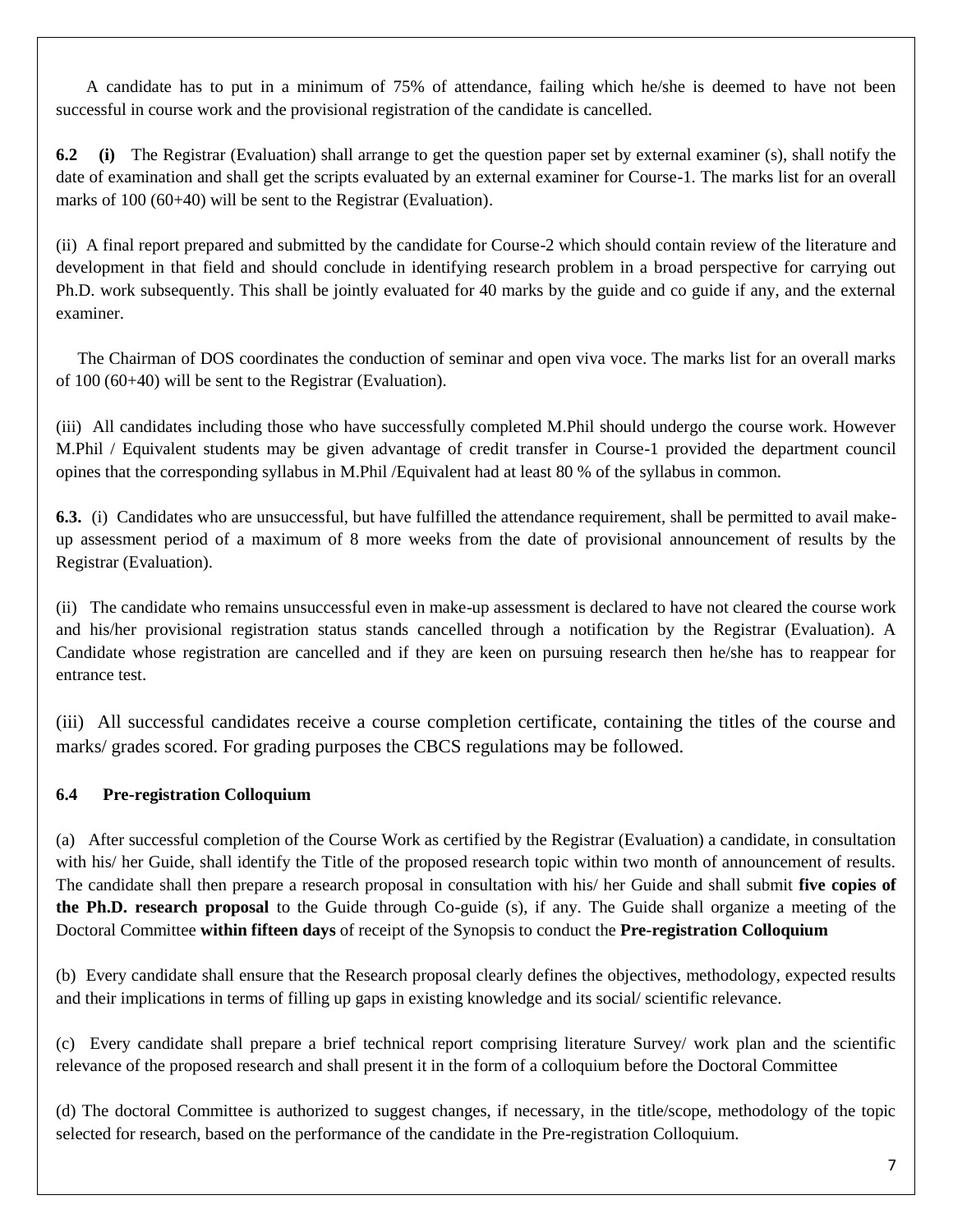(e) The Doctoral Committee shall assess the preparedness of the candidate and may recommend to present the colloquium again if the performance/ preparedness of the candidate in the first instance is not satisfactory. Only one reappearance is permitted within 2 months form the date of the first Colloquium.

(f) If the Doctoral Committee does not approve the research proposal even after the second presentation, such a candidate, after a lapse of one year from the date of the second presentation, can again present the Pre-registration Colloquium, **after fresh Provisional Registration without undergoing Course Work.** 

**6.5** The Chairperson of the Doctoral committee shall inform the decision of the Pre-registration Colloquium to the Registrar (Evaluation) of the University through the Head of the Department, as well as to the candidate within one week of the Colloquium. Based on the recommendations of the Doctoral Committee, the candidate is **permitted to apply for Registration** 

**6.6 Ph.D. Registration:** Application for Registration with prescribed fees shall be submitted to the Registrar (Evaluation) along with 15 copies of the Synopsis through the Guide ,Co-guide, if any and the Head of the Department, after successful completion of the Pre-registration Colloquium. Incomplete application forms shall be returned to the candidate through the Head of the Department for necessary action and the completed application has to be resubmitted to the Registrar (Evaluation) through the Head of the Department.

**6.7** Candidates are eligible to apply for Registration **within six months** from the date of successful completion of the Ph.D. Course work as certified by the Head of the Department. If any candidate fails to apply for Registration within six months from the date of successful completion of the Course Work, he/ she forfeits his/ her claim for Registration. Such a candidate has to re-apply for admission and go through the Entrance Test afresh.

**6.8** (a) The office of the Registrar (Evaluation) has to forward the application for Ph.D. Registration the Chairperson of the concerned BOS **within fifteen days** of receipt of the application.

(b) The Chairperson BOS shall arrange to obtain the Recommendations of the members in writing **within one month**  from the date of receipt of application from the Registrar (Evaluation), consolidate the decision of the Board and inform the same to the Registrar (Evaluation) along with four copies of the approved synopsis.

(c) The Registrar (Evaluation) has to **notify the Registration within fifteen days** of the receipt of the recommendations of the BOS to the candidate/ Guide/ Chairpersons of Board of Studies/ Department/ Research Institute/ Doctoral committee members. The Registration is effective from the date of Provisional Registration.

(d) In case the Board of Studies suggests changes in the Ph.D. Synopsis, the Registrar (Evaluation) shall inform the candidate about such recommendation and ask the candidate to submit the Synopsis afresh by repeating a Pre-registration Colloquium as in 6.4.

**6.9** The Ph.D. Registration is **valid for SIX years only** from the date of Registration.

(i)Ph.D. programme shall be for a minimum duration of three years, including course work and a maximum of six years.

(ii) The women candidates and Persons with Disability (more than 40% disability) are allowed a relaxation of two years for Ph.D. in the maximum duration with regular fee. In addition, the women candidates may avail Maternity Leave/Child Care Leave once in the entire duration of Ph.D. for up to 240 days.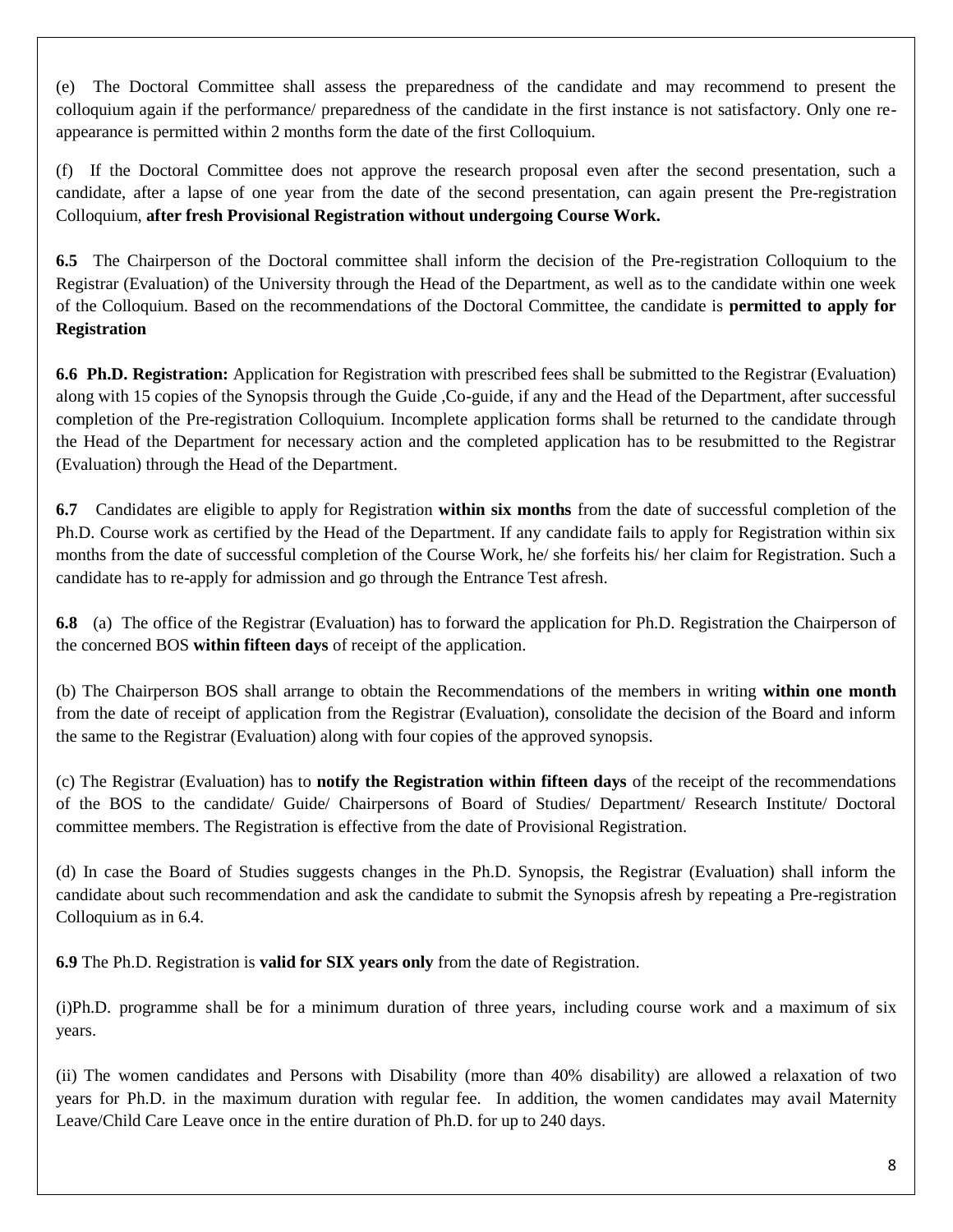(iii) In case of relocation of an woman scholar due to marriage or otherwise, the research data shall be allowed to be transferred to the University to which the scholar intends to relocate provided all the other conditions in these regulations are followed in letter and spirit and the research work does not pertain to the project secured by the parent institution/ supervisor from any funding agency. The scholar will however give due credit to the parent guide and the institution for the part of research already done.

(iv)Part-time Ph.D will be allowed provided all the conditions mentioned in the extant Ph.D Regulations are met. However part-time does not imply that the candidate is allowed to work through distance education mode.

**6.10** Foreign national candidates have to comply with regulations mentioned in Annexure separately.

### **7. PROGRESS OF RESEARCH WORK**

7.1 After Provisional Registration, a candidate is required to submit the following **t**o the Registrar (Evaluation) through the Guide and the Head of the Department **once a year within one month of completion of the year.**

(a) Progress Report of Research Work done by the candidate. (A research scholar shall appear before the Research Advisory Committee once in six months to make a presentation of the progress of his/her work for evaluation and further guidance. The six monthly progress reports shall be submitted by the Research Advisory Committee to the Institution/College with a copy to the research scholar.)

(b) Prescribed tuition and laboratory fees shall be paid and challan to accompany the progress report.

(c) Recommendation of the Guide regarding progress of research recorded in the progress report.

7.2 **Failure to submit two Consecutive Research Progress Reports** shall entail cancellation of the Registration, and this shall be notified by the Registrar (Evaluation).

7.3 The candidate shall publish at least two research articles as main author/ co-author based on his/ her Research Work in peer reviewed journal/s of repute and should present one paper in a conference / seminar/ workshop to be eligible to submit the final thesis to the University. If the published reprints are not available, the candidate has to provide the evidence of acceptance of two journal papers attested by the guide.

### **8. SUBMISSION OF THE THESIS AND EVALUATION:**

8.1 (a) The candidate is eligible to **submit his/ her Thesis only after completing 3 years of Research Work** from the date of his/ her Registration, i.e., from the date of provisional registration.

### **Pre-thesis Submission Colloquium:**

(b) A candidate shall submit 5 copies of the Synopsis of his/ her Ph.D. Thesis highlighting contents of the Thesis and enclosing evidences of two research publications in peer reviewed journal/s to the Chairperson of the Doctoral Committee.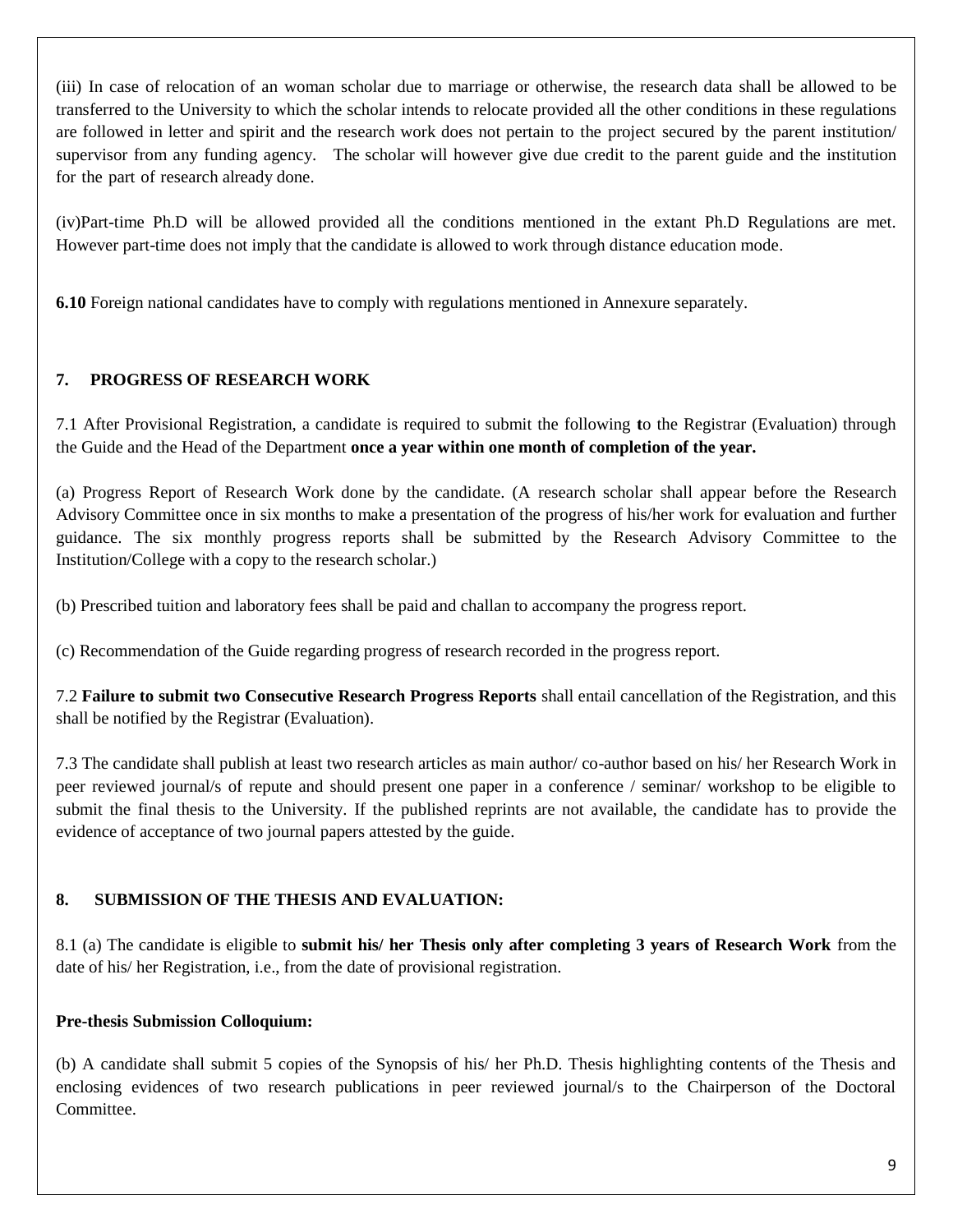(c) The Chairperson of the Doctoral Committee shall organize **the Pre-thesis Submission Colloquium** meeting in the concerned Department in consultation with the Head of the Department within fifteen days of the receipt of the Synopsis. The colloquium shall also be open to all faculty members and other research scholars. The feedback and comments obtained from them may be suitably incorporated into the draft dissertation/thesis in consultation with the Doctoral Committee.

(d) The Doctoral Committee shall advise and offer suggestions to the candidate for the finalization of the Thesis.

(e) The Chairperson of the Doctoral Committee shall inform the decision of the Pre-thesis Submission Colloquium to the Registrar (Evaluation) of the University as well as to the candidate **within a week** of conducting the Colloquium.

(f) If the Doctoral Committee is not satisfied with the Pre-thesis Submission Colloquium of a candidate, it may ask the candidate to reappear for the Colloquium again **after a gap of one month.** 

### **8.2 Submission of Ph.D. Thesis:**

(a) A candidate shall prepare a Thesis embodying results of original research done by him/ her and **submit 4 copies of Ph.D. Thesis in soft binding form and an electronic version of the Synopsis and Thesis in .PDF format (3 CDs) for the evaluation**, **within 3 months from the date of submission of the Final Synopsis**. Failure to submit the Thesis within this period shall entail cancellation of the Ph.D. Registration of the candidate.

A candidate has to procure a certification regarding the plagiarism test conducted on the thesis.

(b) A certificate duly signed by the Guide and Co-guide, if any, to the effect that the candidate has produced as main author/ co author, two research articles based on his/ her research work in his/ her Ph.D. Thesis and that the Research Work and the Thesis content has not been previously submitted by the candidate or the Guide or the Co-guide, if any, either for award of any Degree or Diploma to this or any other University, shall be enclosed along with the Thesis.

(c) The final submission of the Thesis has to be **within the stipulated Six Years from the date of** Registration.

(d) If any candidate fails to submit his/ her Ph.D. Thesis within six years, he / she may apply to the University for **Extension of his/ her Registration for a maximum of one more year** with the recommendation of the Guide, through the Head of the Department, by remitting the prescribed fee.

(e) If the candidate fails to submit Thesis even after seven years then his/ her Ph.D. Registration is annulled and the Registrar (Evaluation) shall notify the same. Such a candidate has to begin the admission process of writing entrance examination if he/ she desires to work again.

**8.3 Evaluation of the Ph.D. Thesis:** The Thesis shall be evaluated by the Board of Examiners as follows:

(a) The Thesis shall be evaluated by the Board of Examiners of the Thesis, with Guide as the Chairperson of the Board and also as an Internal Examiner and two External Examiners.

(b) Upon receiving the letter from the Registrar (Evaluation) as in 8.3, the Chairperson of the concerned Board of Studies shall submit to the registrar (Evaluation) a **Panel of a minimum of twelve examiners drawn from different Universities, Research Institutions/Laboratories from India and abroad** However, the panel shall not have more than four examiners from Karnataka unless a valid justification is provided to have more examiners from Karnataka state: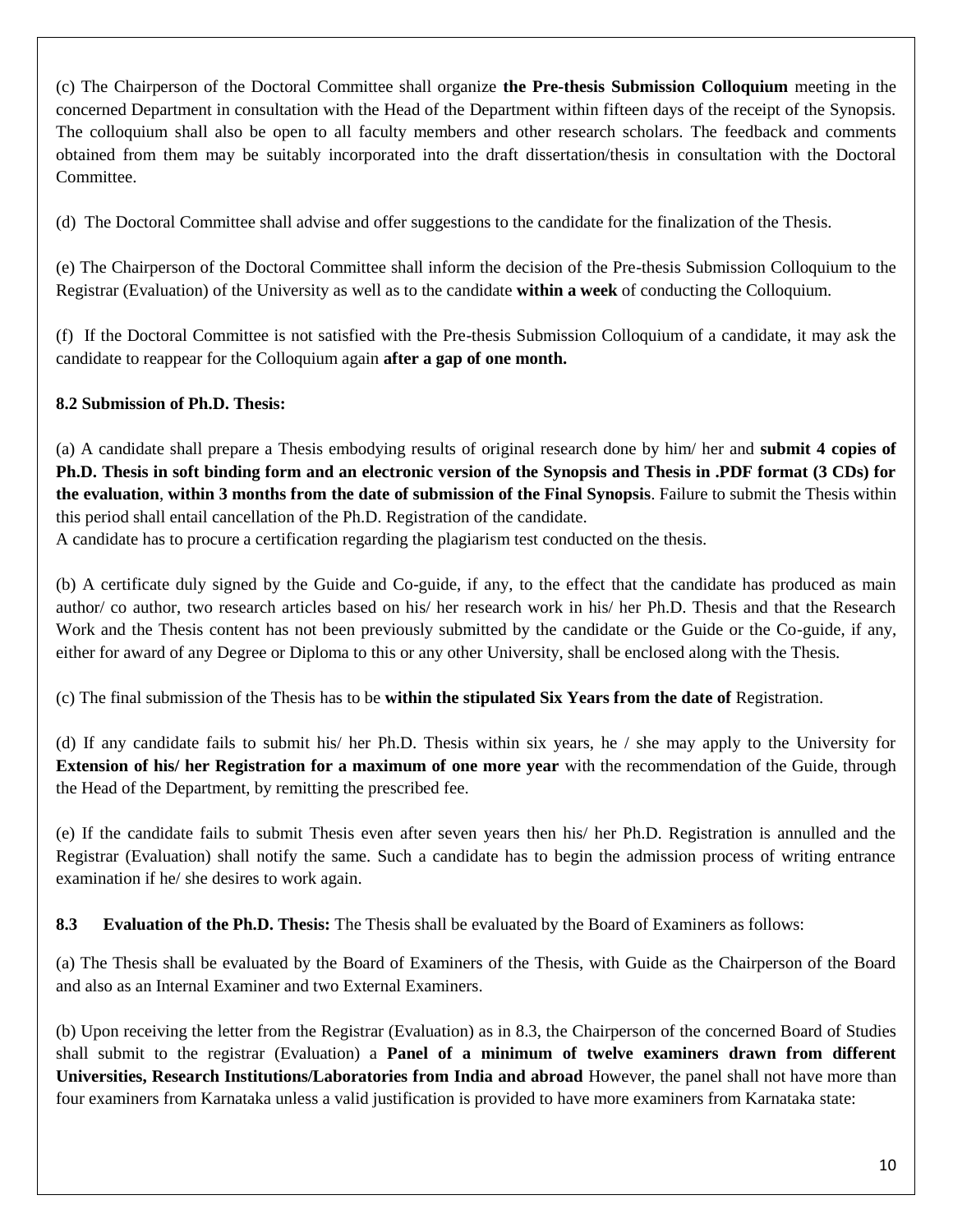(c) The Panel shall be prepared by the Chairperson of the concerned Board of Studies in consultation with the Guide and shall obtain approval of the members of the concerned Board of Studies by circulation before sending the Panel to the Registrar (Evaluation). The panel of examiners shall be senior faculty/ Scientists / Proven researchers with at least 10 years of experience.

(d) This process has to be completed by the Chairperson of the concerned BOS **within two weeks** of receipt of the Synopsis of the Ph.D. Thesis from the Registrar (Evaluation).

(e) The Registrar (Evaluation) shall seek the acceptance from two of the Examiners in the Panel in the order of preference as approved by the Vice Chancellor.

(f) The Examiners shall be asked to sign a Declaration that he/ she is not a relative of the candidate or the Guide or the Co-guide and that he / she has no conflict of interest in adjudicating valuing the Ph.D. Thesis.

(g) The Examiners have to examine whether the candidate has achieved the objectives mentioned in the thesis while preparing his/her report on the thesis.

### **8.4 Evaluation Reports:**

(a) The External Examiners shall send the **Evaluation Report directly to the Chairperson** of the Board of Examiners of the Thesis, **with a copy (mandatory) to** the Registrar (Evaluation) of the University.

(b) Apart from the Evaluation Report, each Examiner is required to submit a **Short Report in the prescribed Performa**  sent by the University duly signed and sent as **Hard Copy/FAX/ Scanned Image.** 

### **8.5 Decision about the Evaluation:**

(a) If **both External Examiners reject the Thesis outright**, the Registrar (Evaluation) shall notify rejection of the Thesis and cancellation of Ph.D. Registration to the candidate and Guide.

(b) If **one** of the External Examiners **rejects** the thesis, the thesis shall be referred to **another** examiner from the approved panel. If this Examiner also **rejects** the Thesis, the Registrar (Evaluation) shall notify **Rejection of the Thesis** and cancellation of Ph.D. Registration to the candidate and Guide.

(c) If any one of the Examiners recommends **Revision and re-submission** of the Thesis, then the candidate shall revise the Thesis based on the suggestions made by the Examiner (s) and submit the revised thesis, duly certified by the Guide and with payment of the prescribed fees to the Registrar (Evaluation) of the University through the Head of the department. The Registrar (Evaluation) shall send the Revised Thesis **within fifteen days** to the same Examiner (s), if they have mentioned that the re-submitted thesis has to be revaluated by them.

(d) If any Examiner (s) recommends the award of degree after incorporating the suggested revisions/ corrections, such modifications shall be complied with by the candidate and Guide and ratified by the Doctoral Committee upon receipt of the letter from the Registrar (Evaluation). After ratification, the Revised Thesis shall be submitted to the Registrar (Evaluation) along with the prescribed fees.

(e) If both External Examiners recommend acceptance of the Thesis, the Chairperson (the Guide), Board of Examiners shall send it to the Registrar (Evaluation) the following reports: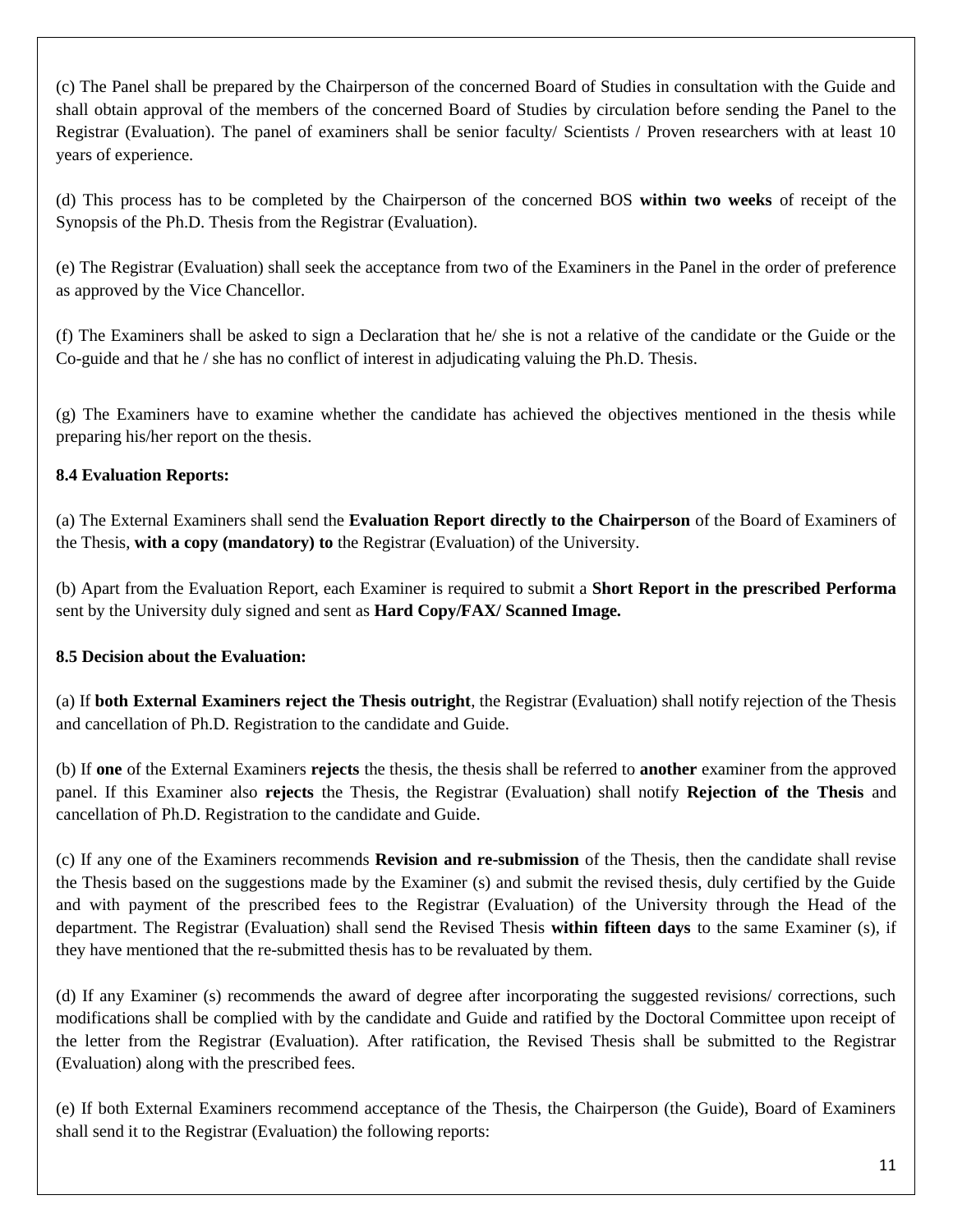(f) The original Evaluation Reports of the two External Examiners along with the Evaluation Report of the Internal Examiner (Guide).

(g) A Consolidated Report highlighting the main points in the Evaluation Reports of two External Examiners, together with the recommendations of the Guide as the Chairperson of the Board of Examiners.

### **8.6 VIVA VOCE DEFENSE:**

(a) After the receipt of the above mentioned Evaluation and Consolidated Reports from the Chairperson, Board of Examiners of the Thesis, the Registrar (Evaluation) shall ask the Chairperson of the Doctoral Committee of the concerned candidate to conduct an open Viva-Voce session in the presence of the external examiner after seeking the approval of the University to invite external examiner, members of the Doctoral Committee, members of the concerned Faculty, research scholars and students by giving wide publicity as it is an open viva voce examination.

 The Proceedings of this meeting and the original Evaluation and Consolidated Reports shall be sent to the Registrar (Evaluation) **along with 3 copies of the thesis bound (hard copies**) **after all corrections incorporated,** if any, to the Registrar (Evaluation) to notify the declaration of the result. The electronic version of the corrected thesis shall also be submitted (3 cds). The guide has to insure that cds contain the entire thesis submitted including corrections if any.

(b) If the candidate desires or if the Guide is out of station, then the viva-voce session may be held via video conferencing as described in 8.7a after payment of necessary additional fees prescribed by the University.

(c) In case of the death/disability/non-availability of the Guide, or legal actions on the Guide initiated by the administration, the Vice-Chancellor may nominate a member from the Panel of Examiners/Chairperson of respective Board of Studies to act as the Chairperson, Board of Examiners of the Thesis to adjudicate the thesis and to conduct the Viva-Voce examination.

**8.7 Ph.D. Notification:** The Ph.D. Declaration Notification by the Registrar (Evaluation) shall be on the Official Letter Head and shall contain

(a) The Name of the candidate, (b) the Discipline/Subject of the Ph.D. (c) the Names of Guide, Co-guide (s), if any (d) the Name of the Department where the research work was carried out,

(e) The Title of the Thesis and also the language in which the thesis is written

 Prior to the actual award of the degree, the degree-awarding Institution shall issue a provisional Certificate to the effect that the Degree has been awarded in accordance with the provisions of the UGC Regulations, 2016.

**8.8** The Registrar (Evaluation) shall affix a Seal with the University Emblem stating that the Thesis was accepted for the award of Ph.D. Degree as per **2017** Regulation and issue this copy to the candidate. After the notification is issued the thesis will be hosted on the website and same will be sent to Inflibnet, as prescribed by UGC.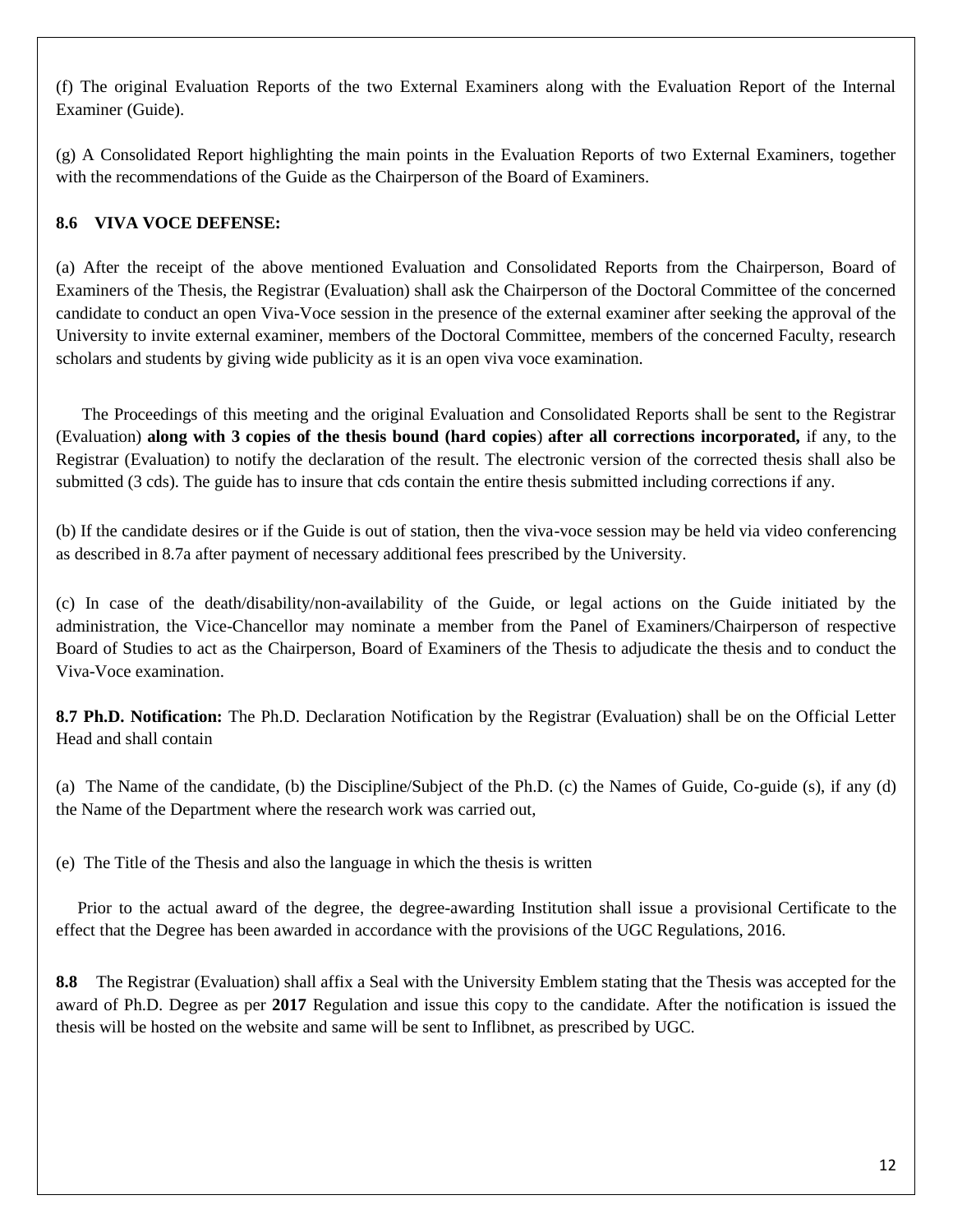#### **8.9 Plagiarism charges and subsequent actions:**

(a) If the University receives complaint of plagiarism with sufficient evidence or if any Examiner points out occurrence of plagiarism in the Thesis, the Thesis shall be sent to a subject Expert selected by the Vice-Chancellor from the panel of experts forwarded by the BOS, to verify and ascertain the occurrence of plagiarism.

(b) If plagiarism is proved, then a show cause notice shall be issued to the candidate and the Guide. After reply to the show cause notice, all documents/reports/answers to the show cause notice shall be placed before the Syndicate for appropriate action including possible annulment of Registration of the candidate and initiation of disciplinary action against the candidate and the Guide.

(c) Unsigned and undated complaints without the address of the complainant shall not be entertained by the University.

(d) The University shall also strictly maintain confidentiality of the name and address of the complainant.

### **9. CHANGE OF TITLE/ GUIDE:**

(a) A candidate desiring to change the title of the Thesis shall apply to the Registrar (Evaluation) with 10 copies of revised Synopsis and changed Title through the Guide and Head of the Department after paying the prescribed fee.

(b) The Registrar (Evaluation) shall seek the opinion of the BOS for the change of title. Such a change can be permitted anytime before the Pre-thesis Submission Colloquium.

(c) If a candidate decides to change the topic of

research, his / her registration stands cancelled, and the candidate has to undergo the Provisional Registration process again.

(d)Generally, change of Guide is not permissible. It may be permitted only under exceptional circumstances such as death/disability/other medical conditions of the Guide or legal actions on the Guide by the administration. However, if there is any written complaint about conflict between the Guide and the candidate, the Registrar (Evaluation) shall refer the matter to a Committee constituted by the University whose decision has to be placed before the Vice-Chancellor for final decision.

### **PUBLICATION OF THE THESIS:**

 If a candidate intends to publish the Thesis, he/she shall seek the permission of the University. The University will examine whether the thesis has been accepted for publishing.

#### **OUTSTANDING ISSUES:**

Any issue not covered by the foregoing shall be governed by the decision of the Vice-Chancellor.

#### **Annexure Pertaining to Foreign Students**

#### **A1: Definition of a Foreign/International Candidate**

 "Foreign Candidate"/ "International student" means any person who holds a passport/valid Identity Card issued by a country other than India.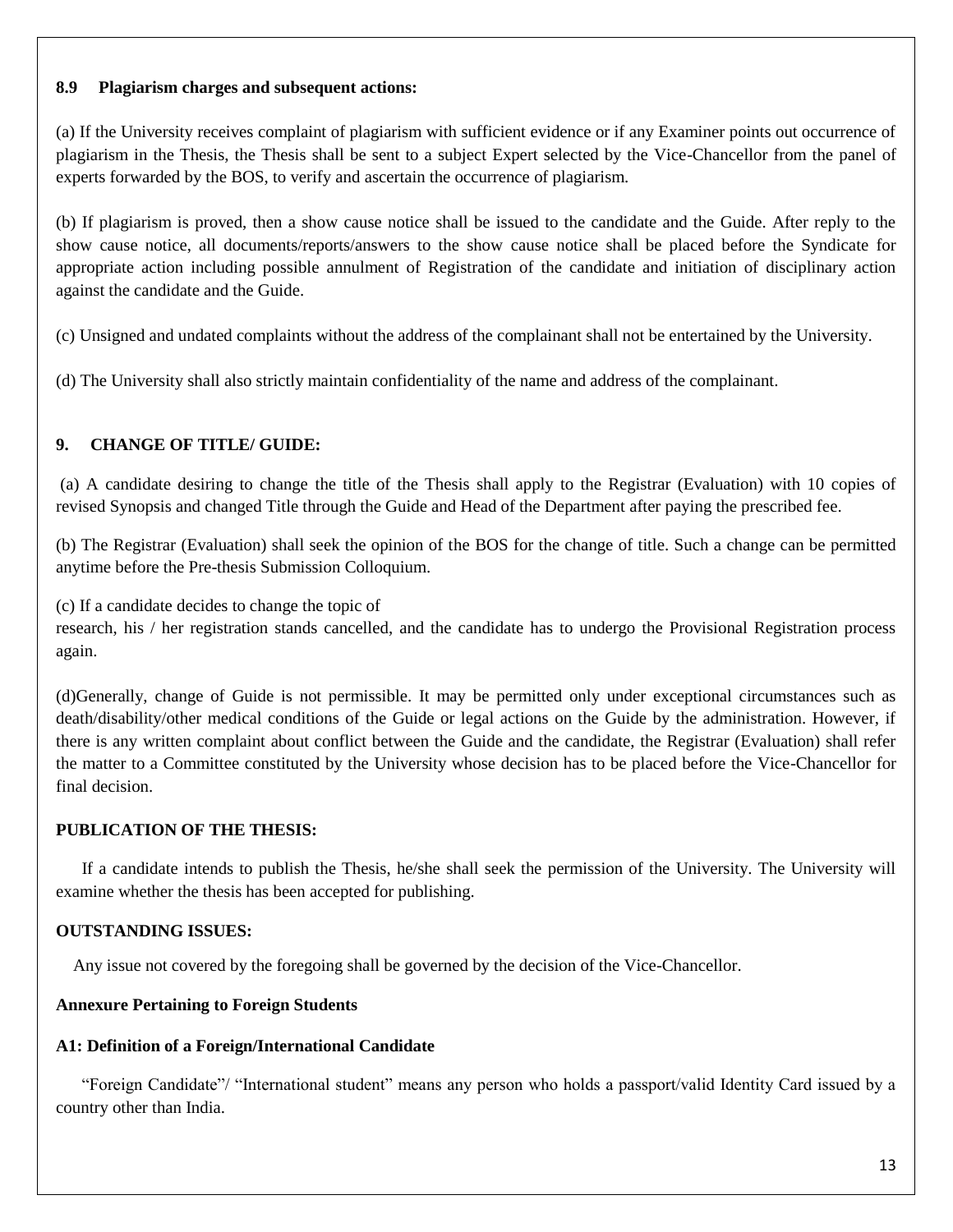#### **A2: Eligibility:**

With the exception of those Foreign/International candidates who have obtained their qualifying degrees from the University of Mysore, all others (Including those whose masters" degrees are from other Indian Universities) have to obtain a Certificate of Eligibility issued by the University of Mysore.

 In the event of an International/Foreign candidate seeking Eligibility in more than one discipline, separate applications have to be submitted for each discipline with supporting documents, and a Certificate of Eligibility stating that he/she has the eligibility to pursue Ph.D. in that subject must be obtained, Eligibility given for one subject cannot be transferred to another subject.

#### **A3: Research Visa:**

 All Foreign/International candidates have to obtain a valid **Research Visa** for pursuing research in the University of Mysore. Foreign nationals with "Student Visa" "X Visa", "Tourist Visa" or any other form of Visa cannot carry on Research in the University of Mysore.

 Those Foreign/International candidates who have obtained their Masters" Degrees from the University of Mysore and who have submitted their passports for conversion of their Student Visas to Research Visas to the Foreign Registration Office in the Office of the Mysore City Police Commissioner will only be given a provisional registration. They can take up course work and appear for the examination to be conducted at the end of course work.

 Obtaining a letter from the Foreign Registration Office that his/her application has been forwarded to the Ministry of Home Affairs for obtaining final approval for conversion of Student Visa to Research Visa is mandatory for a foreign national/international candidate for seeking provisional registration. After obtaining this letter from the Foreign Registration Office, an international/foreign candidate has to obtain a letter granting provisional registration from the Registrar Evaluation, University of Mysore.

 The letter from the Foreign Registration Office and Registrar Evaluation have to be submitted to the International Centre for obtaining a No Objection Certificate for provisional registration. Only those foreign nationals who have a valid Residential Permit Can seek provisional registration from the University of Mysore. Permanent registration shall be given only on submission of Research Visa.

#### **A4: Letter of Permission to Seek Research Visa:**

 Those foreign candidates, whose Masters" degrees are from universities other than that University of Mysore, must obtain a Research Visa from the Indian Diplomatic Mission in their respective countries, prior to seeking permanent registration in the University of Mysore and Permission to seek research visa must be submitted to the Registrar Evaluation, through the concerned department and the International Center. The prescribed application form along with marks transcripts, certificate of eligibility, and supervisor"s letter of consent and a brief outline of the research proposed to be conducted must be submitted to the International Center along with the application duly signed by the research supervisor and the chairperson. After verification of the documents the International Center will forward the application for seeking research visa to the Registrar Evaluation for issuance of Letter of Permission to seek Research Visa.

 After obtaining the letter of permission from the Registrar Evaluation, a foreign national has to submit to the Ministry of Home Affairs, Government of India, eight sets of applications duly signed by the Registrar, University of Mysore, for submission to the Indian Diplomatic Mission for consideration of issuance of Research Visa.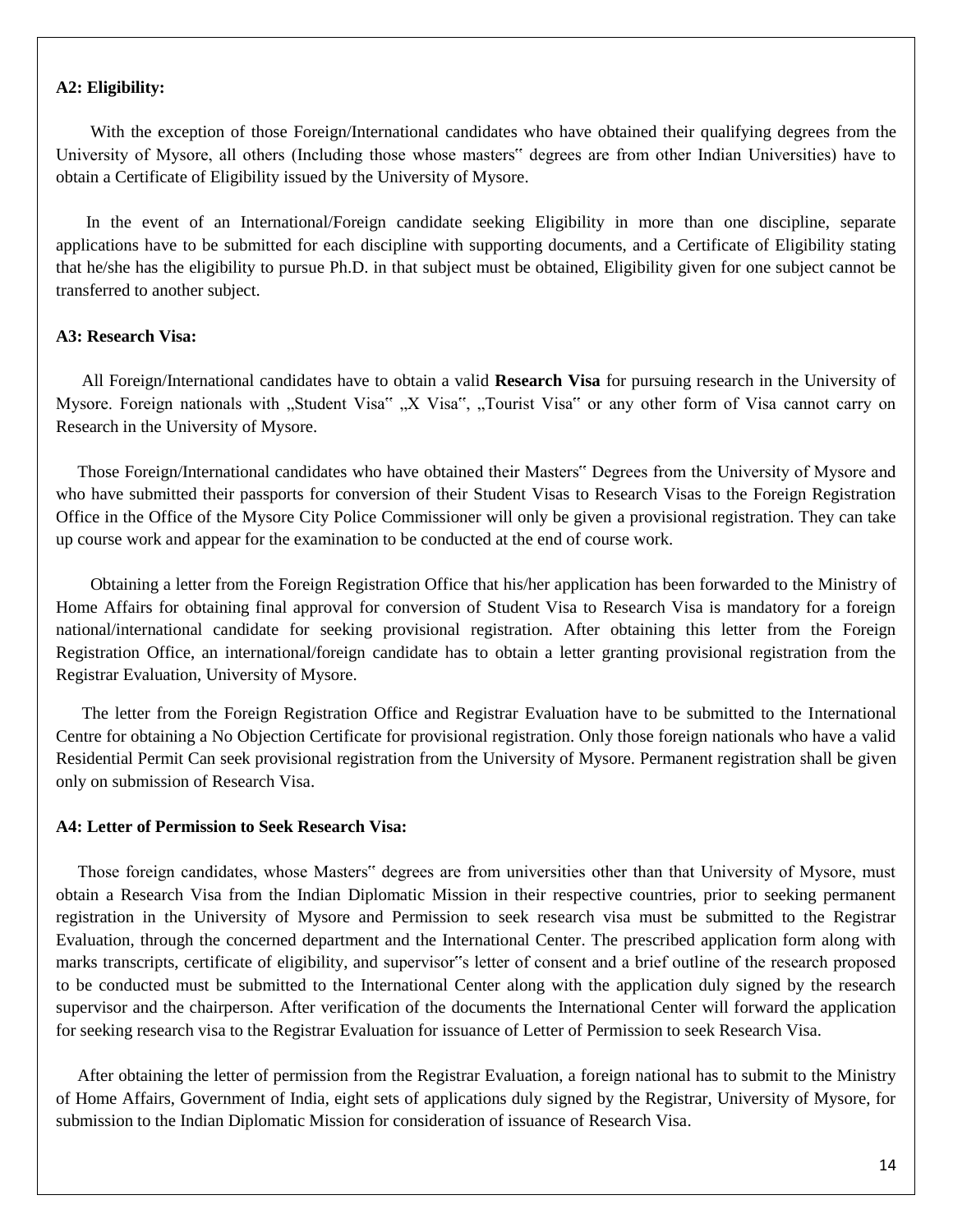#### **A5: English Proficiency Test:**

 All foreign candidates who are seeking research opportunities in the University of Mysore must undergo an English Proficiency Test. Those who fail to qualify this Test will have to take a mandatory English language course as prescribed by the University of Mysore along with the Ph.D. Course work. The international Centre shall coordinate the conduction of this course.

### **GENERAL PROCEDURES: ENTRANCE TEST, PRE-REGISTRATION, COURSE WORK AND REGISTRATION:**

1.1 All candidates shall apply for entrance test and shall get qualified. Section-5 describes the procedures and the exemptions granted to some specific candidates.

1.2 Mere qualification in the entrance test shall not necessarily entitle a candidate for Ph.D. enrolment.

1.3 After selection, the candidate has to provisionally be registered for the doctoral programme with the Registrar (Evaluation), as per Section-5. Application for pre-registration may be obtained from the office of the Registrar (Evaluation) after payment of prescribed fee. Foreign candidates are advised to follow the Annexure.

1.4 After successful completion of course work as certified by the Head of the Department as per regulation 6, a candidate has to deliver a pre-registration colloquium as per regulation 6.

1.5 After successful completion of pre-registration colloquium, a candidate has to apply to the Registrar (Evaluation), by payment of prescribed fee, for registration as per regulation 6.

1.6. Candidates shall submit progress reports and pay prescribed tuition fee / laboratory fee wherever applicable, before the end of every year from the date of provisional registration, without fail, as per regulation 7. Failure to submit two successive research progress reports / pay tuition fee entails cancellation of registration as per regulation 7.

### **GUIDELINES FOR DOCTORAL RESEARCH**

The Ph.D. program of the University of Mysore entails two stages:

1. Entrance Test, Appearing before the probable guide, consent by the guide Provisional Registration, Course work and Registration

2. Conduction of Research, Progress and Thesis Submission

The following guidelines indicate procedures to be followed to maintain certain minimum standards in doctoral work. These procedures should help in minimizing large scale variations in the formats followed in doctoral work.

#### **G-1 ENTRANCE TEST, PROVISIONAL REGISTRATION, COURSE WORK AND REGISTRATION:**

1.1 All candidates shall apply for entrance test and shall get qualified. Section-5 describes the procedures and the exemptions granted to some specific candidates.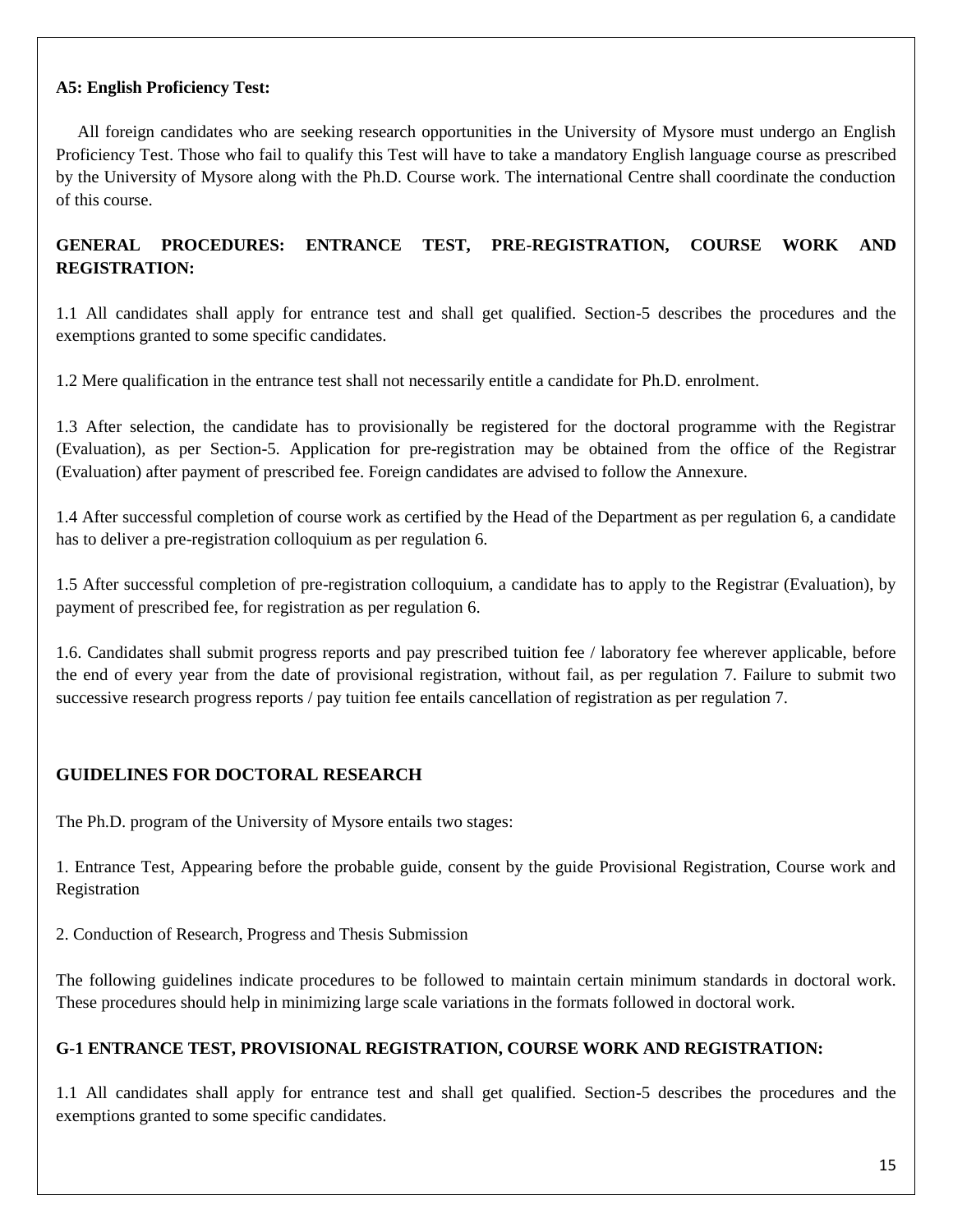1.2 After successful completion of the Entrance test and interview before the probable guide, the candidates who are eligible can obtain the application for enrollment/provisional registration by submitting the consent/acceptance of the guide who has agreed to supervise and vacancies are available as per regulations 4.5 a, b and c by submitting the declaration. Foreign national candidates are required to follow the procedure specified in Annexure.

1.3 After successful completion of course work as certified by the Head of the Department as per regulation 6, a candidate has to deliver a pre-registration colloquium as per regulation 6.4.

1.4 After successful completion of pre-registration colloquium, a candidate has to apply to the Registrar (Evaluation), by payment of prescribed fee, for regular registration as per regulation 6.6.

1.5 Candidates shall submit progress reports and pay prescribed tuition fee / laboratory fee wherever applicable, before the end of every year from the date of provisional registration, without fail, as per **regulation 7**. Failure to submit two successive research progress reports / pay tuition fee entails cancellation of registration as per **regulation 7**.

### **G2. PH.D. THESIS SUBMISSION:**

2.1 A doctoral candidate is eligible to submit the thesis only.

(i) After completing **three years** of research work from the date of enrollment/provisional registration as **per regulation 8**  and

(ii) After publishing/ getting acceptance letters for at least two research articles based on the research work related to the thesis, as per **regulation 7 & 8.** 

2.2 A candidate has to prepare thesis and submit 10 copies of synopsis and **04** copies of thesis and three cds (Electronic version of the thesis submitted)as per regulations 8.

2.3 All candidates shall follow the guidelines below while preparing their thesis:

#### **The Abstract**

An Abstract in English shall be included in the preliminary section of the thesis. The abstract in the body of the thesis follows the style used for the rest of the manuscript and should be placed following the Certificate page. The abstract should reflect the contents of the thesis.

#### **Evidence of Publication**

At the end of the thesis, reprint of published papers or acceptance letters with manuscripts may be enclosed.

#### **Thesis Copies**

Four bound copies of the thesis must be submitted. The electronic version of thesis is to be submitted in CD in PDF form. A Candidate should keep a copy with him/her.

#### **Certificate**

The Certificates in the enclosed format shall be enclosed in the thesis.